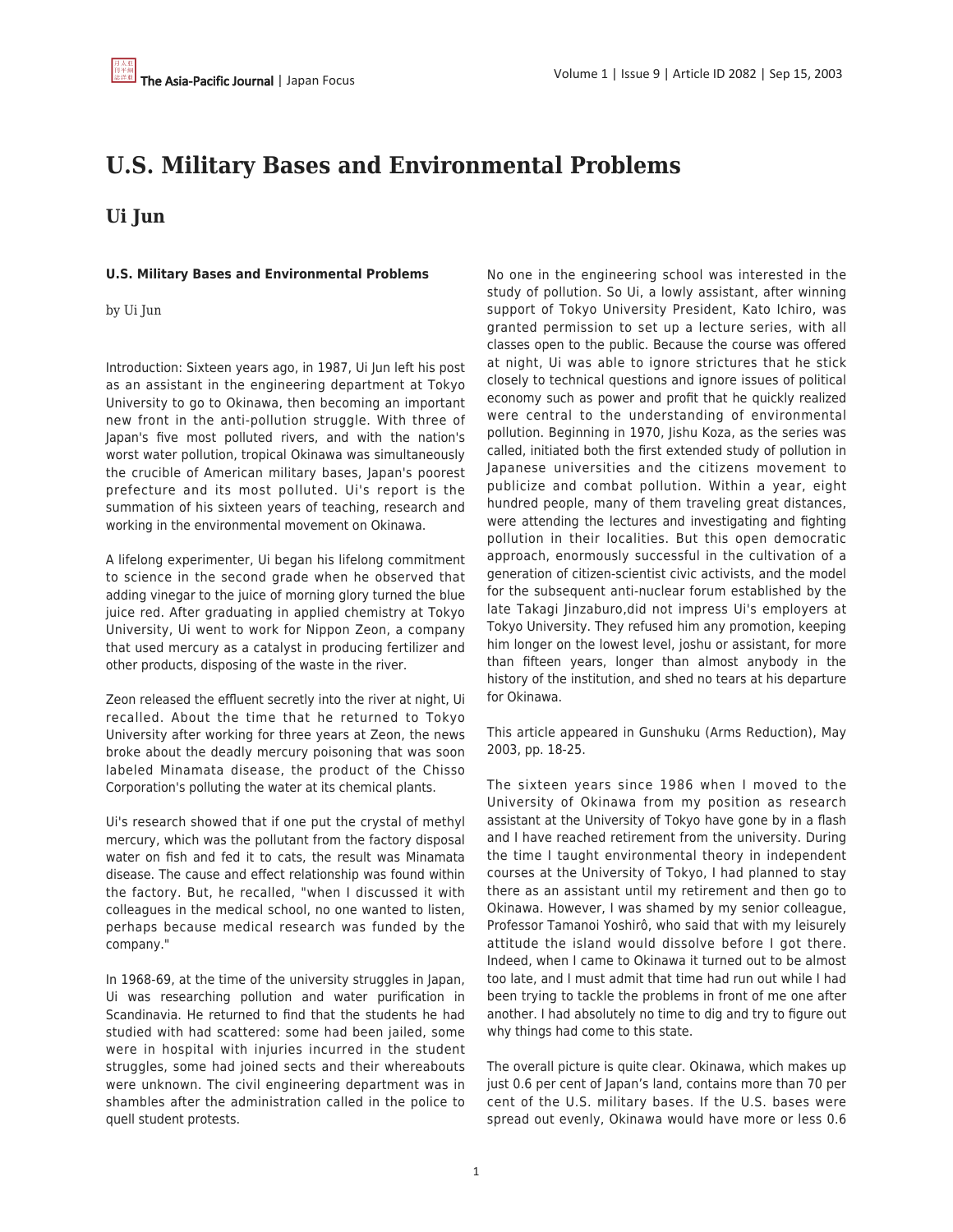

per cent of them, but it has more than one hundred times that share. Since this is clearly an enormous burden, it creates all kinds of frictions. The central government pours huge sums of money on to this little island as compensation for the burden that it places on Okinawa and each unexpected incident that occurs there. Most of the funds are for construction projects, which do not match Okinawa's reality, so they end up being utterly destructive to the coral reefs and primeval forests that symbolize the subtropical environment. For example, after the 1995 incident in which three GIs raped a twelve year-old girl, 5 billion yen were immediately provided. 10 billion yen were provided when the prefectural governor changed from an anti-base reformist to a pro-base conservative. When it was decided that an alternative to Futenma base would be built in Northern Okinawa, twelve cities and towns were promised 10 billion yen per year for a duration of ten years - a total of 100 billion yen - for public-works projects. The sixteen years of my stay in Okinawa have been a continuous and neverending struggle against these destructive developmental projects. I meekly accept the criticism that things have come to this state because I have been engaged in minor details without fighting against the fundamental problem of the Japan-U.S. security system. However, just as doctors cannot leave sick people to their own devices, technicians cannot help getting engaged in the problems they can handle right in front of them and they worry day and night about how to distribute their abilities. In the case of Okinawa, since examples of excellent research regarding the contradictions of the Japan-U.S. security system and its burden on Okinawa are produced even under difficult circumstances and are available close at hand - for instance that of Arasaki Moriteru - one cannot help but allocate one's own energy and time to address immediate problems. Having reached the end of my work after sixteen years in Okinawa, it is necessary to reevaluate the choices I made. Just as I was beginning to think about this, I was given the opportunity to write about foreign policy through the lens of Okinawa, and so I have tried to take up the matter here.

Right now, what goes on at U.S. military bases today is discussed when waste oil flows outside a base as a result of accidents, but there is hardly any accumulation of concrete data. Thus the possibility of harmful substances inside bases became an issue only in 1995 after the return of the Onna Communication Base to Japan. There, it was found that the soil left inside the purification tanks, which was considered as fertilizer, turned out to contain high concentrations of harmful substances including mercury, cadmium, arsenic and PCBs, and the idea of using it as fertilizer was abandoned. Until then, I think that the possibility of harmful substances on U.S. military bases had hardly been discussed.

There had been news that could have become a key to understanding the issues at hand if attention had been paid to them. The Fukuchi Dam, which provides most of the water to the main island of Okinawa is used by the U.S.

armed forces for river crossing exercises. It was reported numerous times that in the forest surrounding the dam, large amounts of unused munitions had been thrown away. It just so happened that the abandonment of munitions was discovered during biological surveys on the maneuver grounds in the Northern parts of the island. At the time of the Persian Gulf War, the use of depleted uranium munitions became an issue. However, it was only in 1997 that the United States Marines admitted using munitions containing depleted uranium during its exercises from 1995 to 1996 on the islands west of Kume Island, acknowledged that this was a violation of the Law for the Regulation of Nuclear Power in Japan, and notified the Japanese government that most of the munitions had been recovered and removed. However, the Ministry of Foreign Affairs did not pass on this information to the prefectural government of Okinawa and the citizens of Okinawa prefecture only learned about the problem through an article in the Washington Times. This announcement itself was made reluctantly after a Japanese television station had come to report it, and if there had been no television coverage, it probably never would have come to light. The Japanese government subsequently carried out two surveys of the concerned area and reported that – with the exception of the immediate surroundings of the remaining abandoned munitions – high figures indicating pollution were not recorded.

The existence of this kind of pollution cannot be ascertained unless exhaustive tests are conducted. I had the bitter experience of taking and analyzing samples from several places that seemed polluted within Futenma Base without finding anything suspicious. To find this kind of pollution, one must collect samples in broad daylight with a detailed map indicating where the munitions had actually hit. Otherwise, one will be unable to identify the real state of pollution. One also needs high-level experience in sample taking. In any case, we can assume that it is still premature to conclude that pollution from depleted uranium does not exist or that one does not need to worry about it.

When the transfer of the airport away from the Futenma Base and its return to Japan became a political issue as a result of the 1995 rape, apprehensions regarding base contamination came to the fore. The data about the pollution of the soil in the purification tanks at Onna Communication Base were published right after that incident.

However, regarding the return of land that has been polluted, Paragraph 1 of Article 4 of the Status of the United States Armed Forces Agreement clearly states that the responsibility for the reestablishment of status quo ante does not lie with the United States. When we rent a house in our everyday lives, it is common sense to agree to return the house to its previous state when we move out. From this perspective, it seems obvious that if the value of the land has decreased due to pollution, the renters should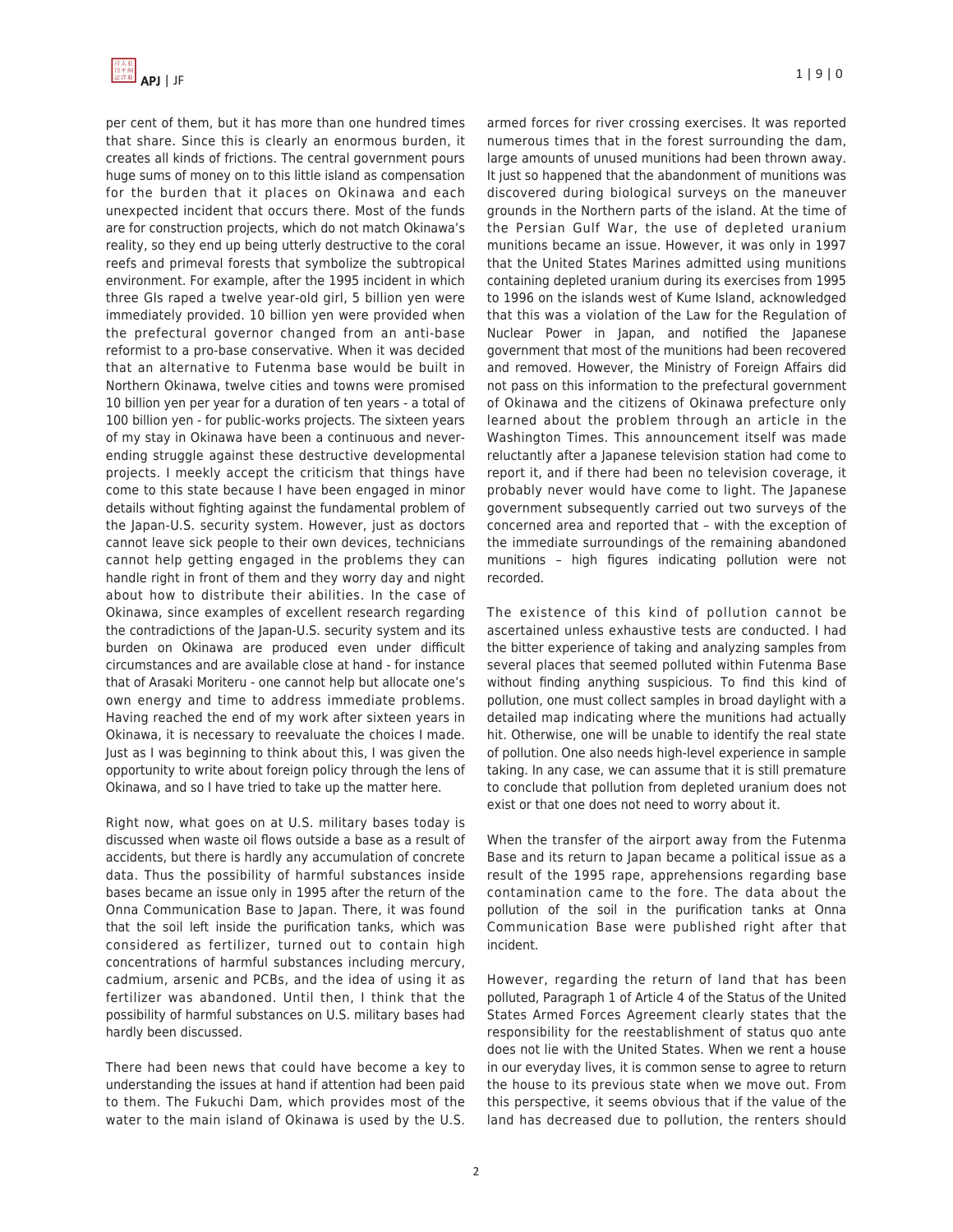return it after removing the pollution at their own cost. Thus this clause seems very one-sided. The Ministry of Foreign Affairs claims, however, that this clause should be seen against Paragraph 2 of Article 4, which provides that the Japanese government does not have to pay for the facilities and buildings constructed by the U.S. armed forces when the land is returned. Thus, considered as a whole, they argue that Article 4 is bilateral and equal. Certainly, the area had probably been wasteland when it was adopted as a base, so returning it with the facilities and buildings on it might have increased the land's value to Japan's advantage. However, as with a rented house, one usually anticipates the problem of diminished value due to wear and tear and dirt. From this commonsense perspective, Article 4 as a whole is utterly unilateral and no doubt disadvantageous for Japan. Was this not considered when the agreement was formulated? Or perhaps there was no other way due to the unequal power relations between the two parties.

## JAPAN

In cases where there is pollution, the Japanese government is burdened with the fees for its removal, and it already knows that removing pollution and restoring the land is no easy task from its experience with environmental pollution. If it does not admit the damage or underestimates it, it can save on the measures. The state's post facto relief measures are not suited for such kind of problems in the first place. We in Okinawa, including myself, have not really thought about the fact that the application of Article 4 of the Status Agreement is unsuitable for cases where negative factors, such as pollution, are involved and it only results in bringing about disadvantages for Japan. The truth is that the environmental problem was not included at all in the "Ten Demands" (see box 1) hastily put together by Okinawa prefecture after the 1995 rape, and – with the exception of the Communist Party – hardly anyone had pointed out the absurdities of Article 4. The Communist Party took a leading part in conducting empirical research on the problems of the Japan-U.S. Security Treaty Status Agreement which was published in A Point by Point Critique of the Japan-U.S. Status Agreement (Shin Nihon Shuppansha, 1997), but even there, there is little mention of pollution in the analysis of Article 4.

When the Okinawa prefectural government began the task of establishing the Basic Environmental Regulations in 1999, the NGO to which I am affiliated - the Okinawa Environment Network - brought up the problem of U.S. military bases as a major factor determining the environment in Okinawa. We spelled out the responsibilities to be shouldered by the U.S. military bases and submitted our proposal to the prefectural Council for the Environment. The members of the Council, however, caved in to the demand of the Personnel Bureau to delete the proposal because dealing with the U.S. armed forces was really beyond all capacity. Hence, they rejected our proposal and implemented harmless, unobtrusive regulations similar to those of other prefectures. However – as I learned only recently – the governments of Japan and the United States had in fact already published a joint statement regarding "Environmental Principles" by that time (see box 2). That is to say, the regulation of the U.S. military bases could have been integrated into such legislation, but the prefectural Bureau for the Environment, the Council for the Environment and our NGO were unaware of this.

Actually, something else had been hidden from us from much earlier on. I regret that it would have served our case in Okinawa very well if it had come to light. I refer to the document (see box 3) said to have been agreed upon by a Japan-U.S. joint committee. Based on this agreement, at least it would have been possible to request for inspections and publication of the results, and we could have also obtained samples. When I think of this, I wonder why this document was not published for thirty years. Many things could have been achieved during that time. Concerning the question of why the document was not published sooner, Minister of Foreign Affairs Kawaguchi responded that at least it did not seem to be the case that it was hidden because its content was disadvantageous. However, this kind of lack of sense of responsibility definitely brings about disadvantageous results in Okinawa's current situation. Especially in the case of environmental problems, seemingly small things build up little by little before a large clue is obtained, so this gap of thirty years was indeed a waste.

It was in response to this kind of situation that the Okinawa Environment Network has decided to begin by holding small workshops at Okinawa University from 18 March to discuss the existence of military bases and environmental problems. The aim of the workshop is to find out the content of the U.S. military bases which are in a black box situation by inviting representatives from countries where U.S. military bases have existed in the past or still exist, such as the Philippines, Vietnam and South Korea, and comparing the experiences of the American NGOs which have been involved in the restoration of bases to their original state. It also aims to try to improve matters at least a little by collaborating with South Korea, which is also already suffering under the unequal status agreement. We have not received any positive response to our invitation from the Okinawan government and the Japanese national government, but the United States Marines has offered to report on the fact that they are making some efforts. Some members at our planning committee opposed the idea of devoting time to the United States Marines. Others, however, think it appropriate for such a workshop and we are curious about what we will get to hear. It is regrettable that the Okinawan government is not represented at such meetings as usual and it reflects upon the attitude of the prefectural government, but we intend to report the content of the discussions and so on to the prefectural government as much as possible.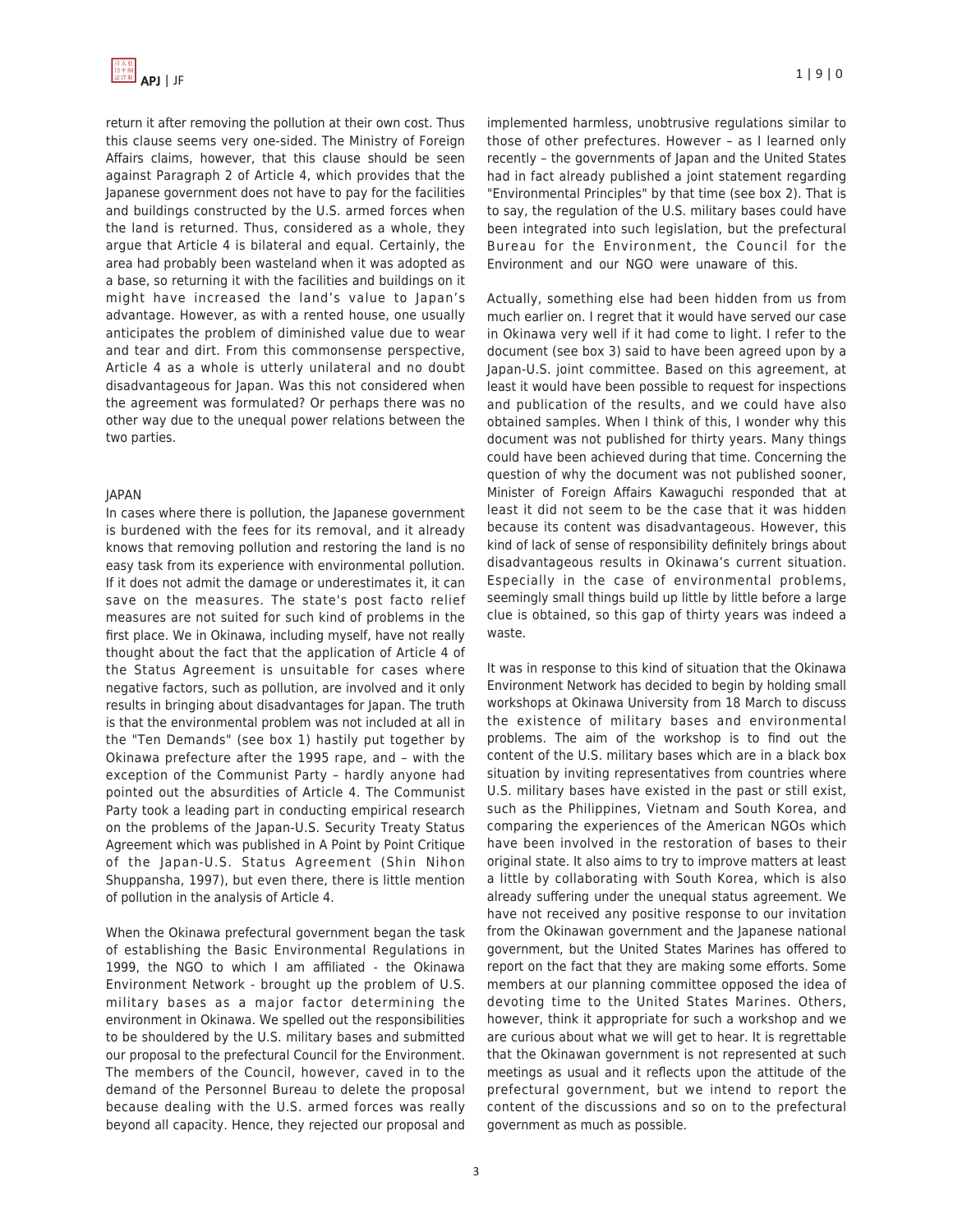

Holding such workshops causes one to truly admire the pioneering foreign policy work of Utsunomiya Tokuma. Even though renegotiation of the unequal and unilateral status agreement was strongly demanded within Japan, among the Foreign Ministers and bureaucrats of the Ministry of Foreign Affairs only former Foreign Minister Tanaka Makiko responded that she would look into the matter. All other responses suggested improvements in the running of the system, which were in fact about the maintenance of the status quo. Prime Minister Hashimoto had suggested that since it would be too much for someone to go from Okinawa and do the rounds at government offices each time some incident occurred, the situation might improve if an ambassador-level bureaucrat from the Ministry of Foreign Affairs were posted at Okinawa to negotiate with the U.S. armed forces. Thus an office for the Okinawa Ambassador was established, but it seemed that the situation did not change very much. In particular, the former Ambassador Hashimoto - who used to argue loudly against explanations of the local municipal assembly members, claiming that the crime rate of members of the United States armed forces was lower than the average crime rate of Okinawa - tended to be criticized by the people wondering which side he was on. He had a reputation of being a relative of Prime Minister Hashimoto and someone who carried his head high. The local people consider that the way in which such people who know nothing about Okinawa are sent here reveals the attitude of the Ministry of Foreign Affairs regarding how to tackle the Okinawan problem.

As can be seen from the fact that the 10 demands lack a perspective on environmental problems and therefore make no allusion to the inequality in Article 4, almost no one anticipated, even on the Okinawan side, that pollution within bases was likely to become a serious problem until the specific dates were set for the return of Futenma. Within everyday prefectural administration, too, policies toward environmental problems had low priority and there was a tendency to prioritize development and industrialization. This was true of the admininstrations under Governors Nishime and Ôta, and it has become even more so under the Inamine prefectural government, which is controlled by the conservatives. Thus, within the Bureau for the Environment, which tends to be made light of in the first place, the politics of self-protection and safety-first principles of cautiously proceeding in order to be as unobtrusive as possible prevails. The Bureau has lost all power to dig up problems on its own. This is what I strongly felt, having jostled with the prefectural government about many problems beginning with the issue of Shin-ishigaki airport. Given the environmental regulations and the procedures for assessment of environmental problems described above, negotiations on an equal footing with the United States through the Ministry of Foreign Affairs, which has no experience with such problems and lacks the will to take them up, will certainly be difficult unless someone with unusually strong leadership confronts the situation over a considerably long term by accumulating research on past

#### precedents.

Okinawa's only weapon in such negotiation is the fact that the environmental reality has deteriorated. The damage caused by hiding the 1973 agreement is enormous and the Okinawan people must follow up on the huge responsibility of the Ministry of Foreign Affairs, which caused it. It makes one wonder whether the Ministry of Foreign Affairs exists for the United States armed forces or for the Okinawan people.

Thus when we understand the way the problems of military bases and the environment have developed, we can see that the efforts – including my own – to deal with them have come late. My strategy of investing energy in specialization or division of labor seems to have been a mistake. Realizing this at the end of my stay in Okinawa is too late, but fortunately I have high hopes for the Okinawa Environment Network and its central figure, young Ms. Sunagawa Kaori, who has already taken up several tasks starting with the workshop.

Even the central government seems to have noticed the existence of the problem. On 12 March, in the Council for the Reform of the United States Armed Forces Status in Japan within the Kômeitô Party, it was pointed out that various problems had arisen due to the lack of environmental regulations (Ryûkyû Shinpô, 13 March 2003). In addition to the Onna Communication Base incident of 1995 noted above, the article reported on the 1999 hexavalent chromium pollution on the grounds of the Kadena Ammunition Storage area when it was partially returned, the 2002 discovery of waste oil drums on the grounds of the returned Camp Zukeran, and the poisonous lead pollution caused by clay shooting exercises on Camp Courtney. However, we should also be aware of the problem in Okinawa that such kinds of reports often disappear from the news. For instance, when there was an expected increase in tourism to Kume Island by the introduction of direct flights from Tokyo, news regarding the depleted uranium ammunitions in the islands disappeared.

When we think about it, the defoliant Agent Orange containing dioxin that had caused huge problems during the Vietnam War had been transported from Okinawa and had caused serious injuries to both the Vietnamese people who were sprayed with it and the American soldiers who had carried out the spraying. Depending on where and how the defoliant was stored in Okinawa, there is a possibility of strong dioxin pollution existing today. Unless the way in which the defoliant was handled within the American military bases is made clear, it will be difficult to determine the extent of the damage because that kind of pollution usually affects very small areas. Furthermore, what we are talking about now is the transportation of substances over thirty years ago. How far would it be possible to trace them?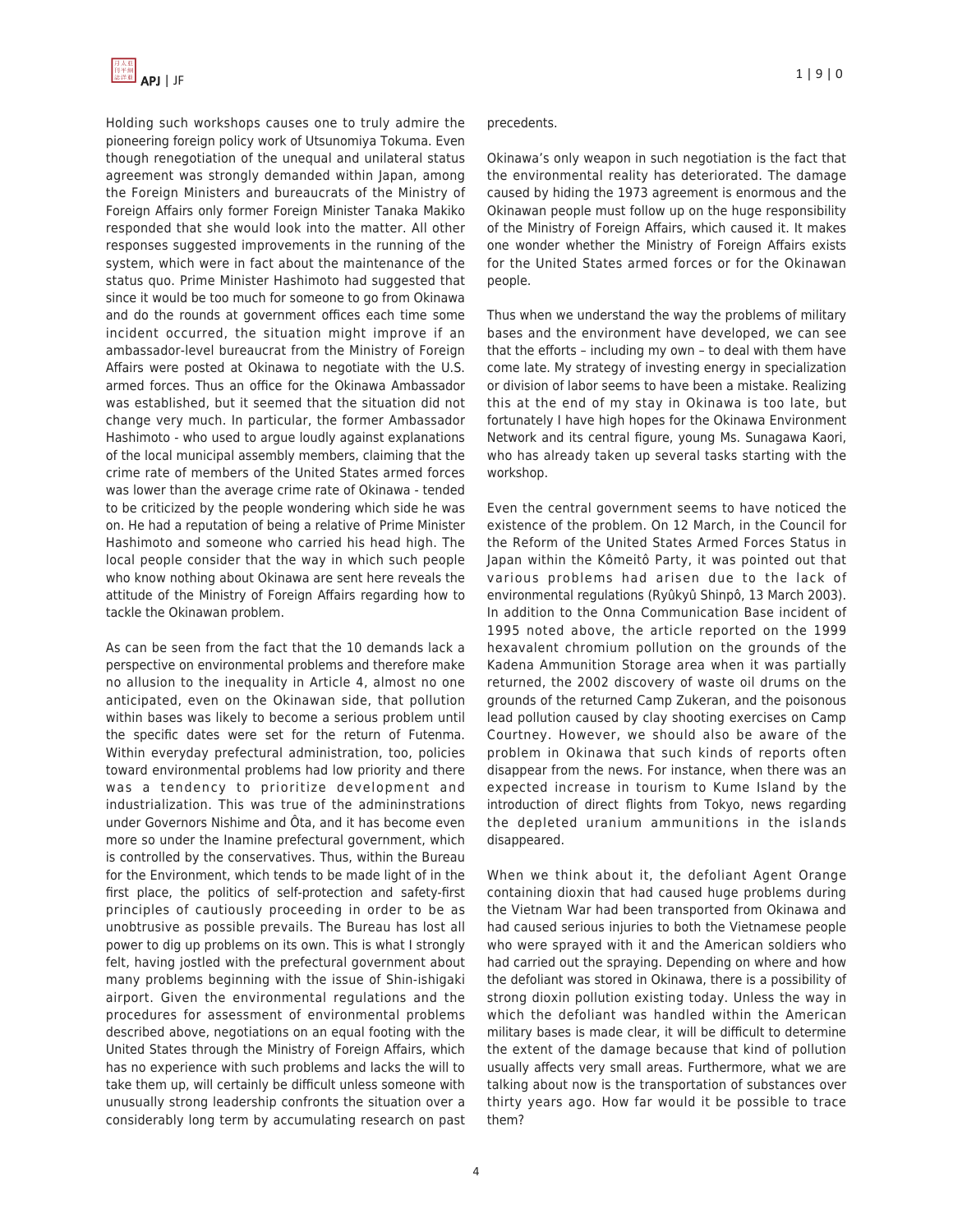

But if we do not carry out such investigations now – as we have seen in the case of the Onna Communication Base – there will be arguments between and within governments regarding responsibility for the polluted areas and the people of Okinawa will bear the brunt of the damage in the end. First, we need to begin by reopening the negotiations on the unilateral status agreement, which allows the United States armed forces to evade responsibility. No matter what the bureaucrats in the Ministry of Foreign Affairs may think, unless they take up this issue, the suffering of Okinawa will not end.

I would like to express my gratitude to Ambassador Numata in the Okinawa Office of the Ministry of Foreign Affairs for instructing and providing me with materials.

Translation by Sabine Frühstück and Yumiko Tokita-Tanabe

# BOX 1

Ten Demands of the Okinawan Prefectural Government (1995)

1.

Article 2 of the Status of Forces Agreement is to be revised to clearly state that the Japanese government must heed the voices of local governments on the location of institutions and bases. If the location of institutions and bases has a negative impact on the development of local communities, their relocation must be demanded from and granted by the United States government. 2.

Article 3 of the Status of Forces Agreement should be revised as follows: state clearly that with respect to the noise caused by air traffic and the protection of the environment, both of which greatly affect local communities, Japanese laws must be applied to the institutions and areas as well. In addition, if local governmental bodies desire to enter the institutions and areas, the U.S. military must promptly grant permission to do so.

In the case of large accidents such as airplane accidents, the cause must be immediately investigated and the local government concerned must be promptly informed.

Establish additional orders concerning maneuvers by the U.S. armed forces, with the restrictions clearly stated. If an incident or accident occurs during a maneuver or exercise, the imposition of penalties - such as the discontinuation of maneuver or exercise and so on - against the unit which caused the incident or accident must be clearly stated.

Prohibit the use by Japanese of golf courses within the institutions and bases.

3.

Article 5 of the Status of Forces Agreement should be revised as follows: state clearly that military use of civilian airports is prohibited with exception in emergencies. In addition, the definition of "moving of troops" must be clarified and marching in civilian areas prohibited.

# 4.

Concerning Article 6 of the Status of Forces Agreement, a Japanese-American consultation is necessary regarding the transfer of air control powers to Japan at Naha airport. 5.

Article 9 of the Status of Forces Agreement should clearly state that Japanese laws are to be applied to the medical inspection of people, animals and plants and the health and physical hygiene of people.

Concerning Article 10 of the Status of Forces Agreement, spell out the criteria for number plates that can easily be recognized as vehicles for military use by the population in the prefecture.

7.

6.

Article 13 of the Status of Forces Agreement should be revised as follows: state clearly that car and light vehicle taxes on cars for private use that are owned by United States armed forces personnel are to be taxed in the same manner as those of other civilians living in the prefecture. 8.

Article 17 of the Status of Forces Agreement should be revised as follows: state clearly that the Japanese state reserves the right to try and imprison, in any kind of case, members of the United States armed forces and suspects affiliated with them.

9.

Article 18 of the Status of Forces Agreement should be revised as follows: state clearly that in cases when members of the United States armed forces, their family members and others affiliated with the United States armed forces cause damage during or outside their official duties, the Japanese state bears the responsibility to compensate the victims.

10.

Article 25 of the Status of Forces Agreement should be revised as follows: state clearly that opinions of relevant local governmental bodies must be heard at the Japan-U.S. Joint Council with respect to the running of bases and that the articles on which mutual agreement has been reached by the Japan-U.S. Joint Council be made public promptly.

BOX 2

Joint Publication of Environmental Principles (11 September 2000)

The Japanese national government and the U.S. national government both acknowledge that it is increasingly important to protect the environment. This acknowledgment includes agreement regarding the prevention of pollution in the institutions and areas permitted for use by the United States armed forces according to the Japanese-American Security Treaty and related agreements and in the local communities in the neighborhood of these institutions and areas. The common goal of both governments is to maintain the health and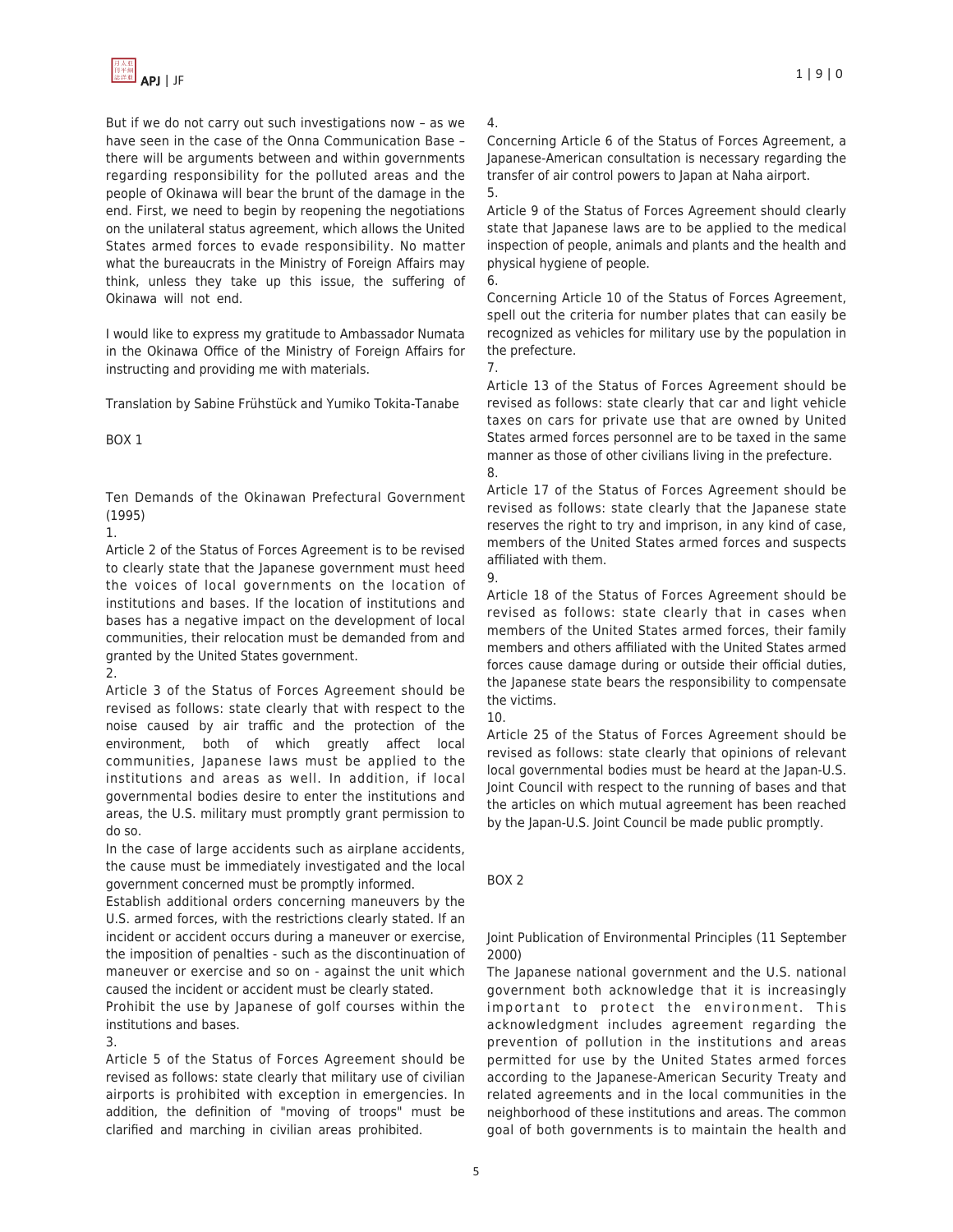safety of the local communities in the vicinity of these institutions and areas as well as the families and dependents of the members of the United States armed forces in Japan.

#### Control Standards

The set of regulations that apply to the United States armed forces in Japan for the protection and safety of the environment is the Japan Environmental Government Standard (JEGS). The JEGS has emerged from the conviction that the Japanese-American regulations had to become stricter. As a result, the environmental standards of the United States armed forces in Japan generally satisfy or exceed the Japanese standard. The Japanese and the United States governments review the JEGS every two years and strengthen their joint efforts to improve it. The American government conforms to all applicable regulations and continues to contribute to the efforts to protect the environment in Japan.

#### Exchange of Information and Inspection

The national government of Japan and the national government of the United States sufficiently strive to provide adequate information through the framework of the Joint Council on issues that have an impact on the health of the Japanese population and the dependents and families of the United States armed forces in Japan. Furthermore, the national government of Japan and the national government of the United States follow the procedures of the Joint Council and provide adequate access to the institutions and areas. This includes the access necessary for joint environmental surveys and monitoring.

#### Response to Environmental Pollution

The national government of Japan and the national government of the United States consult each other about every possible dangers of environmental pollution within the institutions and areas as well as in the local communities in the vicinity of these institutions and areas. The United States government reaffirms policies which ensure the immediate cleanup of imminent and substantially threatening instances of pollution - no matter what kind - that clearly affect people's health and are caused by the United States armed forces in Japan. Following relevant regulations, the national government of Japan takes all possible steps to adequately deal with largescale pollution caused by sources outside the institutions and areas.

## Environmental Consultation

The environment division and other related divisions of the Joint Council hold regular meetings to discuss environmental issues within the institutions and areas as well as those concerning the local communities in the vicinity of these institutions and areas in Japan. Working groups are established in order to consult on specific environmental problems as occasion demands.

#### BOX 3

On the Official Announcement of the 1973 Japanese-American Joint Council Agreement on the Environment 23 January 2003, Status of the U.S. Forces Agreement

1. Following the joint publication on environmental principles that had been put together by our government and the United States government on 11 September, 2000, and also in response to increasing environmental consciousness in our country in recent years and the debates in the parliament at the end of last year, the Japan-U.S. Joint Council decided on the 23rd (Thursday) to publish the 1973 Japan-U.S. Joint Council Agreement on environmental matters.

2. In this Japan-U.S. Joint Council Agreement, procedures are provided for the national government and the local governmental units to demand from the U.S. armed forces command on site the examination and reports on environmental pollution caused in and around U.S. armed forces institutions and areas that has possible impact on the welfare of the local communities. Procedures are also provided for the national government and the local governmental units to request for entry and inspection of polluted areas and obtain samples.

#### 1973 Joint Council Agreement

"On Cooperation Concerning the Environment" (short version)

In response to the increasing environmental consciousness, and in the acknowledgment of the shared responsibility of the Japanese national government and the United States government, it is to both countries' advantage to pay adequate attention to the pollution that is caused by the United States armed forces through use of the institutions and areas provided to them by the status agreement and to find a solution that is mutually satisfactory. The U.S. armed forces wish to be a member of society where there is no pollution. In this regard, concerning matters of pollution, the regulations below are to be followed in principle drawing on the initiative of local people in order to solve them.

(a) Procedures of municipalities and prefectures(1) If a reasonable case can be made that the pollution of water, oil, chemicals or other substances by [U.S. armed forces] institutions and areas have an impact on the welfare of the local community, municipalities and/or the prefectural government, with the help of the local defense institutions, can demand an on-site survey from the United States